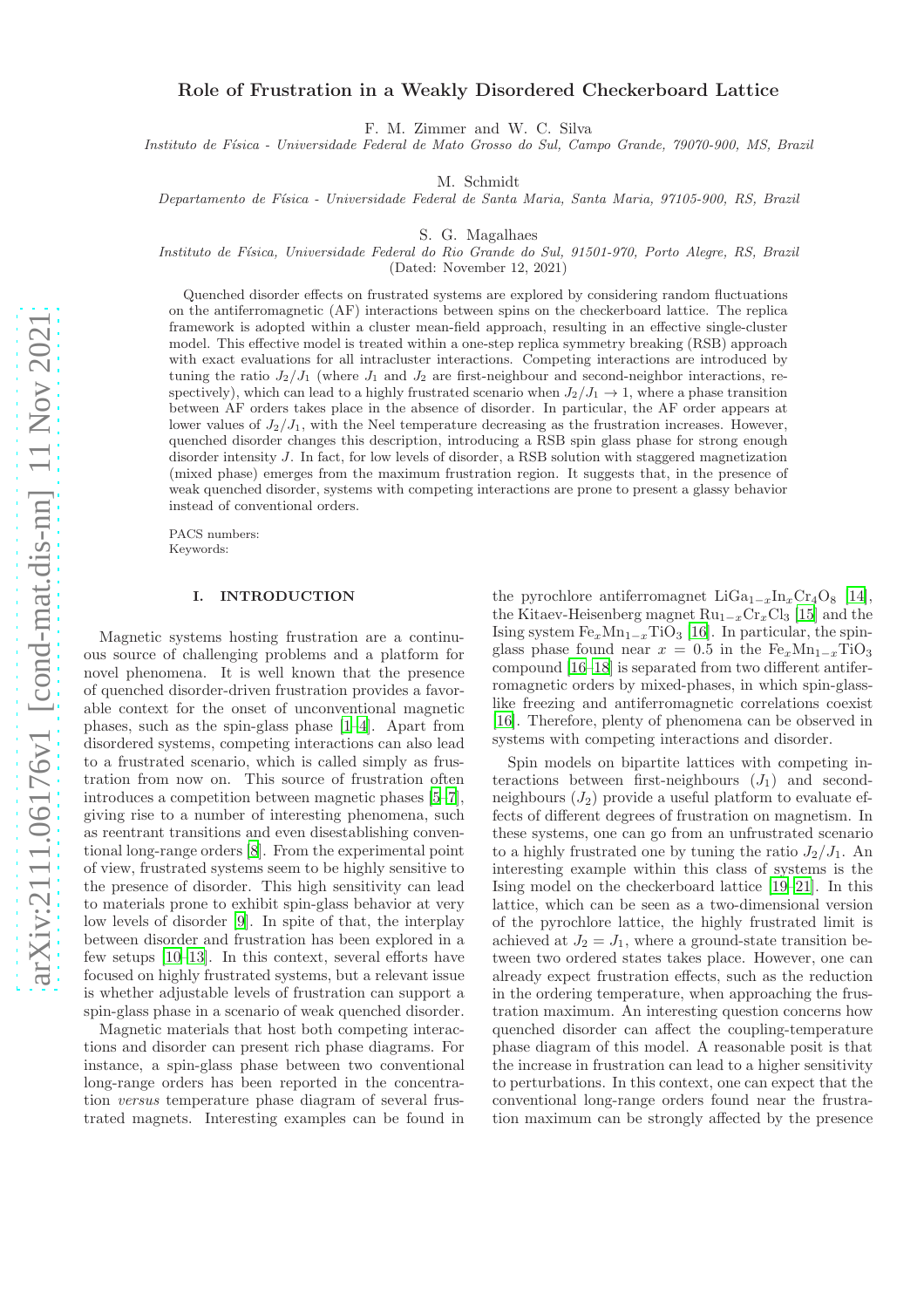of low levels of disorder. Motivated by the above issues and by the lack of specific studies of disorder effects on the checkerboard Ising model, we investigate the role of disordered couplings on the Ising checkerboard lattice.

There are a few analytical attempts to deal with quenched disorder and (geometrical) frustration in the same theoretical framework. For instance, Ref. [\[11\]](#page-6-11) considers a strongly frustrated pyrochlore lattice perturbed by weak-exchange randomness to suggest an SG phase transition at low temperature. The findings claim that the freezing temperature is proportional to the disorder strength, without essential deviations from the behavior observed in disordered SG systems without geometrical frustration [\[11\]](#page-6-11). In Ref [\[12\]](#page-6-12), a highly frustrated stacked triangular lattice with randomness in the Ising spin interactions (antiferromagnetic) was studied within a cluster mean-field approach. The results have suggested the presence of SG phase at lower intensities of disorder when compared to the same model with ferromagnetic interactions (without geometrical frustration) [\[12\]](#page-6-12). Another interesting result has been achieved from a cluster formalism that considers several geometrically frustrated clusters with disordered interactions between cluster magnetic moments [\[13,](#page-6-6) [22\]](#page-6-13). In this instance, the findings indicate that the existence of geometrically frustrated clusters potentializes the disordered interaction, leading to a cluster SG phase to appear at lower disorder strength [\[10,](#page-6-5) [23\]](#page-6-14). Nevertheless, there is still a lack of results for disordered models in which the degree of frustration can be tuned from an unfrustrated scenario to a highly frustrated regime.

Our approach considers spins on the checkerboard lattice with random fluctuations in the antiferromagnetic interactions:  $J_1 + \delta J_{ij}$  and  $J_2 + \delta J_{ij}$ . The fluctuations follow Gaussian probability distributions, introducing a quenched disorder in the problem. We adopt a cluster variational mean-field method in a replica background to take an effective single-cluster model within a one-step replica symmetry breaking (1s-RSB) approach [\[24](#page-6-15)]. We solve exactly the effective model by considering a random distribution of disorder for the intracluster interactions, and then we perform the average over the intracluster disordered couplings. In this way, the present theoretical framework allows us to evaluate the role of disorder in thermodynamics at different levels of frustration  $J_2/J_1$ .

The paper is structured as follows. In Section [II](#page-1-0) we define the model and the analytical procedure used to get the free energy in the cluster variational mean-field method within the 1s-RSB scheme. In Section [III,](#page-2-0) we presented a detailed discussion of the numerical solutions of the free energy and 1s-RSB order parameters in phase diagrams for different configurations of disorder and frustration. The last section [IV](#page-5-0) is reserved for the conclusions.

# <span id="page-1-0"></span>II. MODEL

We start from the Ising model  $H = -\sum_{i,j} J_{ij} \sigma_i \sigma_j$ with spins  $\sigma_i = \pm 1$  on the site i of the checkerboard lattice with  $N$  sites. We adopt  $AF$  interactions among first  $J_1$  and second-neighbors  $J_2$  with random deviations  $\delta J_{ij}$ . The Hamiltonian can be explicitly rewritten as

<span id="page-1-2"></span>
$$
H = -\sum_{\langle i,j \rangle} (J_1 + \delta J_{ij}) \sigma_i \sigma_j - \sum_{\langle \langle i,j \rangle \rangle} (J_2 + \delta J_{ij}) \sigma_i \sigma_j, \quad (1)
$$

where  $\langle i, j \rangle$  and  $\langle \langle i, j \rangle \rangle$  denote sums over pairs of sites first and second neighbor, respectively. The random deviations follow Gaussian probabilities distributions given by:

<span id="page-1-1"></span>
$$
P(\delta J_{ij}) = \frac{1}{\sqrt{2\pi J^2}} e^{-\frac{(\delta J_{ij})^2}{2J^2}}.
$$
 (2)

We can get the thermodynamic behavior of this disordered problem from the configurational average of the free-energy per site:  $f = -\frac{1}{\beta N} \overline{\ln(Z(\{\delta J_{i,j}\}))}$ , in which  $\beta = 1/T$  (T is the temperature),  $Z(\{\delta J_{i,j}\})$  is the partition function for a distribution of  $\{\delta J_{i,j}\}\)$ , and  $\cdots$  stands for the average over the disorder expressed by Eq. [\(2\)](#page-1-1). We handle this interacting problem with a cluster meanfield method (CMF), in which the lattice is divided in  $N_c$ clusters with  $n_s$  sites each  $(N = N_c n_s)$ . In order to clear up the present CMF method, we rewrite the Hamiltonian [\(1\)](#page-1-2) into two parts: one representing the intracluster interactions  $H_{intra}$ , and the other describing the inter-cluster interactions  $H_{inter}$ . It means  $H = H_{intra} + H_{inter}$ , where

$$
H_{intra} = -\sum_{\nu}^{N_c} \sum_{i_{\nu}, j_{\nu}}^{n_s} (J_{i_{\nu}j_{\nu}} + \delta J_{i_{\nu}j_{\nu}}) \sigma_{i_{\nu}} \sigma_{j_{\nu}}, \qquad (3)
$$

and

$$
H_{inter} = -\sum_{\nu,\lambda} \sum_{i_{\nu},j_{\lambda}} (J_{i_{\nu},j_{\lambda}} + \delta J_{i_{\nu}j_{\lambda}}) \sigma_{i_{\nu}} \sigma_{j_{\lambda}}, \qquad (4)
$$

with  $\nu$  and  $\lambda$  denoting cluster labels, and  $J_{i_{\nu},j_{\lambda}}=J_1$ or  $J_2$ . In particular, the intercluster interactions are calculated with a mean-field approximation, while the intracluster interactions are evaluated exactly.

We use the replica method to treat the intercluster disorder:  $f = -\lim_{N \to \infty} \lim_{n \to 0} \frac{\ln \overline{Z_{\nu\lambda}^n}(\{\delta J_{i\nu}, j_{\nu}\})}{\beta N n}$ , where the intercluster disorder-averaged replicated partition function becomes

$$
\overline{Z_{\nu\lambda}^n}(\{\delta J_{i_{\nu},j_{\nu}}\}) = \exp\left[\frac{\beta^2 J^2 n}{4} \sum_{(i_{\nu},j_{\lambda})} 1\right]
$$
  

$$
Tr_a \exp\left[-\beta H^{(n)}(\{\delta J_{i_{\nu},j_{\nu}}\})\right]
$$
(5)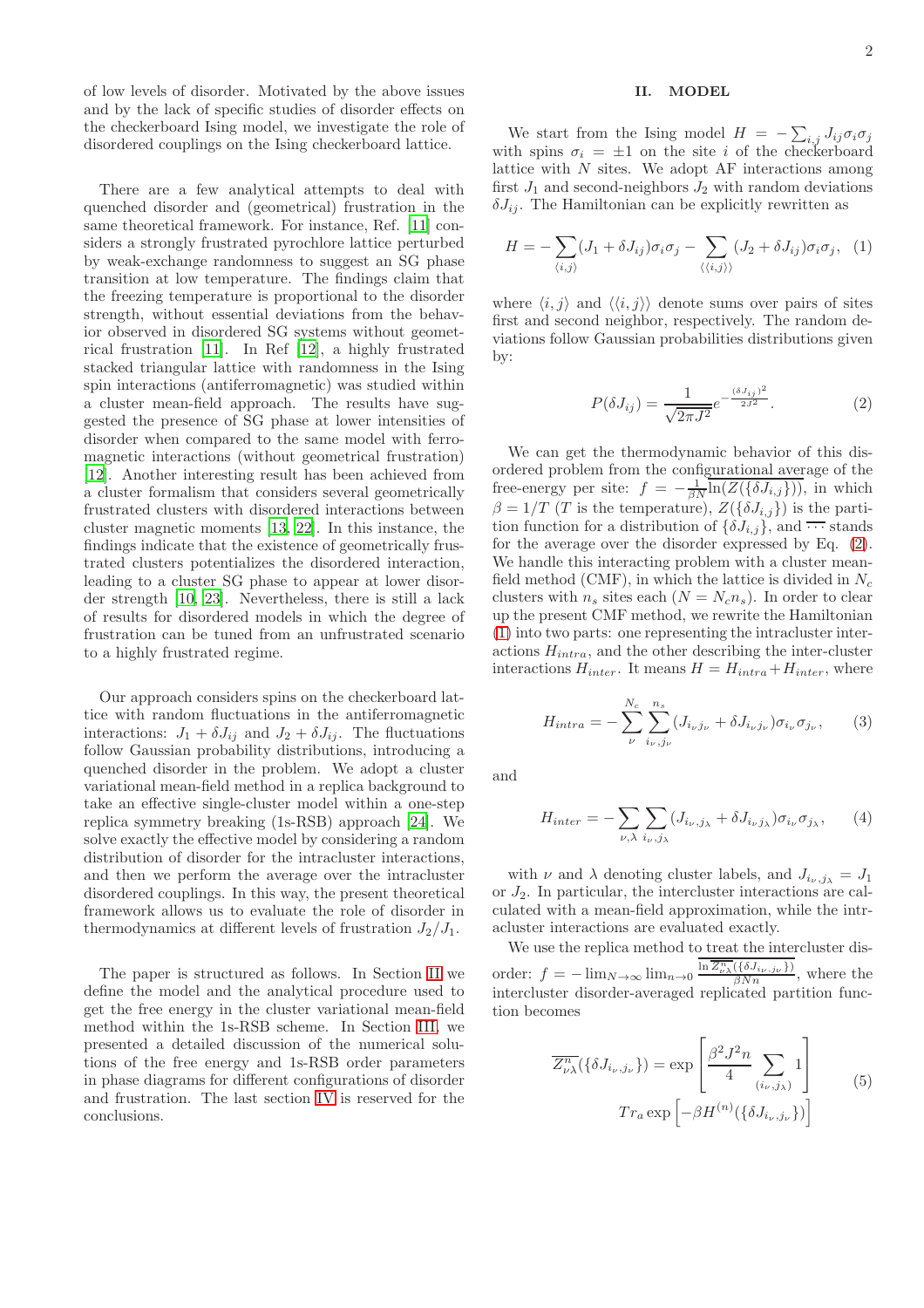with the replicated Hamiltonian

<span id="page-2-2"></span>
$$
H^{(n)}(\{\delta J_{i_{\nu},j_{\nu}}\}) = \sum_{a=1}^{n} H_{intra}^{a}(\{\delta J_{i_{\nu},j_{\nu}}\})
$$
  

$$
-\sum_{(i_{\nu},j_{\lambda})} [\sum_{a=1}^{n} J_{i_{\nu},j_{\lambda}} \sigma_{i_{\nu}}^{a} \sigma_{j_{\lambda}}^{a} + \beta J^{2} \sum_{a(6)
$$

a (or b) representing a replica index and  $(i_{\nu}, j_{\lambda})$  referring to sums between a site  $i_{\nu}$  in the cluster  $\nu$  and its first- or second neighbor site  $j_{\lambda}$  in the cluster  $\lambda$ . The free energy can then be recorded as

$$
f = -\frac{3\beta J^2}{4} - \lim_{n \to 0} \frac{\overline{\ln Tr \exp\left[-\beta H^{(n)}(\{\delta J_{i_{\nu},j_{\nu}}\})\right]}}{\beta N n}, \quad (7)
$$

which explicitly considers clusters with four sites  $(n_s = 4)$ as depicted in Fig. [\(1\)](#page-2-1).

The intercluster interactions are decoupled by adopting a variational approach, introducing a cluster mean field treatment [\[24\]](#page-6-15). To be specific, we assume a trial model  $\tilde{H}^{(n)}$  that considers a system divided into clusters with the same interactions of Eq. [\(6\)](#page-2-2) but replacing the intercluster couplings by

$$
\sigma_{i_{\nu}}^{a} \sigma_{j_{\lambda}}^{a} \sigma_{i_{\nu}}^{b} \sigma_{j_{\lambda}}^{b} \longrightarrow q_{j_{\lambda}}^{ab} \sigma_{i_{\nu}}^{a} \sigma_{i_{\nu}}^{b} + q_{i_{\nu}}^{ab} \sigma_{j_{\lambda}}^{a} \sigma_{j_{\lambda}}^{b} \tag{8}
$$

$$
\sigma_{i_{\nu}}^{a} \sigma_{j_{\lambda}}^{a} \longrightarrow \sigma_{i_{\nu}}^{a} m_{j_{\lambda}}^{a} + m_{i_{\nu}}^{a} \sigma_{j_{\lambda}}^{a}, \qquad (9)
$$

where  ${m_{i_{\nu}}^a}$  and  ${q^{ab}}$  are sets of variational parameters. Therefore, we get

$$
\tilde{H}^{(n)}(\{\delta J_{i_{\nu},j_{\nu}}\},m^a,q^{ab}) = \sum_{a=1}^n H_{intra}^a(\{\delta J_{i_{\nu},j_{\nu}}\}) + \n- \frac{1}{2} \sum_{\nu} \sum_{(i_{\nu},j_{\lambda})} \left[ \sum_a^n J_{i_{\nu},j_{\lambda}} m_{j_{\lambda}}^a \sigma_{i_{\nu}}^a + \beta J^2 \sum_{a\n(10)
$$

where factor 1/2 in the second sum aims to avoid double counting of couplings shared by two different clusters.

This procedure results in the following single-cluster effective problem

$$
f = \frac{-3\beta J^2}{4} + \lim_{n \to 0} \frac{1}{n} \left[ \frac{\beta J^2}{4} \sum_{a < b} (q^{ab})^2 + \right.
$$

$$
+ \sum_{a=1} \left( \sum_{\langle i_\nu, j_\lambda \rangle} \frac{J_1}{2} m_{i_\nu}^a m_{j_\lambda}^a + \sum_{\langle \langle i_\nu, j_\lambda \rangle \rangle} \frac{J_2}{2} m_{i_\nu}^a m_{j_\lambda}^a \right) \tag{11}
$$

$$
- \frac{1}{\beta n_s} \ln Tr \left\{ e^{-\beta H_{eff}^{(n)}} \right\},
$$

where  $q^{ab}$  and  $m^a$  provide an extreme for the free energy.

At this time, we use one-step symmetry breaking (1S-RSB) to treat the the variational parameters [\[25](#page-6-16)]:  $m^a =$ m does not depend on the replica index, and  $q^{ab} = q_0$  if  $I(a/c_1) = I(b/c_1)$  or  $q^{ab} = q_1$  if  $I(a/c_1) \neq I(b/c_1)$ , where



<span id="page-2-1"></span>FIG. 1: Schematic representation of the checkerboard network divided into clusters with 4 spins. The white circles (black circles) represent the spins of Ising that assume the value of −1 (1). The continuous bold lines represent the intracluster interactions and the dashed arrows indicate the effective fields acting on the spins of the border of the central cluster. For the purpose of representation we assume that the system behaves like AF, with the spins 1 and 3 (2 and 4) having the same orientation.

 $I(x)$  represents the smallest integer greater than or equal to  $x$ . Therefore,

<span id="page-2-3"></span>
$$
f = \frac{3\beta J^2}{4} \left[ (1 - q_1)^2 + c_1 (q_0^2 - q_1^2) \right]
$$

$$
+ \frac{J_1}{4} (m_1 + m_3)(m_2 + m_4) + \frac{J_2}{4} (m_1 m_3 + m_2 m_4)
$$

$$
- \frac{1}{4\beta c_1} \int Dz \ln \int Dv \left\{ \text{Tr} \exp \left[ -\beta H_{eff}^{RSB}(\{J_{ij}\}) \right] \right\}^{c_1}, \tag{12}
$$

where

<span id="page-2-4"></span>
$$
H_{eff}^{RSB}(\lbrace J_{ij} \rbrace) = H_{intra}(\lbrace J_{ij} \rbrace) - \sum_{(i,j)} J_1 \sigma_i m_j
$$

$$
- \sum_{((i,j))} J_2 \sigma_i m_j - J\sqrt{3} \sum_i (\sqrt{q_0} z_i + \sqrt{q_1 - q_0} v_i) \sigma_i,
$$
(13)

 $Dx \equiv \prod_{i=1}^{n_s} dx_i \frac{e^{-x_i^2/2}}{\sqrt{2\pi}}$   $(x = z \text{ or } v)$  and the order parameters  $q_0$ ,  $q_1$ ,  $m$  and  $c_1$  extremize the free energy, and are explicitly exhibited in Appendix [A.](#page-5-1)

#### <span id="page-2-0"></span>III. RESULTS

In the following, we present our findings in phase diagrams that explore different scenarios for the role of disorder  $(J > 0)$  on the checkerboard lattice with AF interactions. We solve self-consistently the set of Eqs. [\(A1\)](#page-5-2),  $(A2)$ ,  $(A3)$ , and  $(A4)$  in order to obtain the free energy,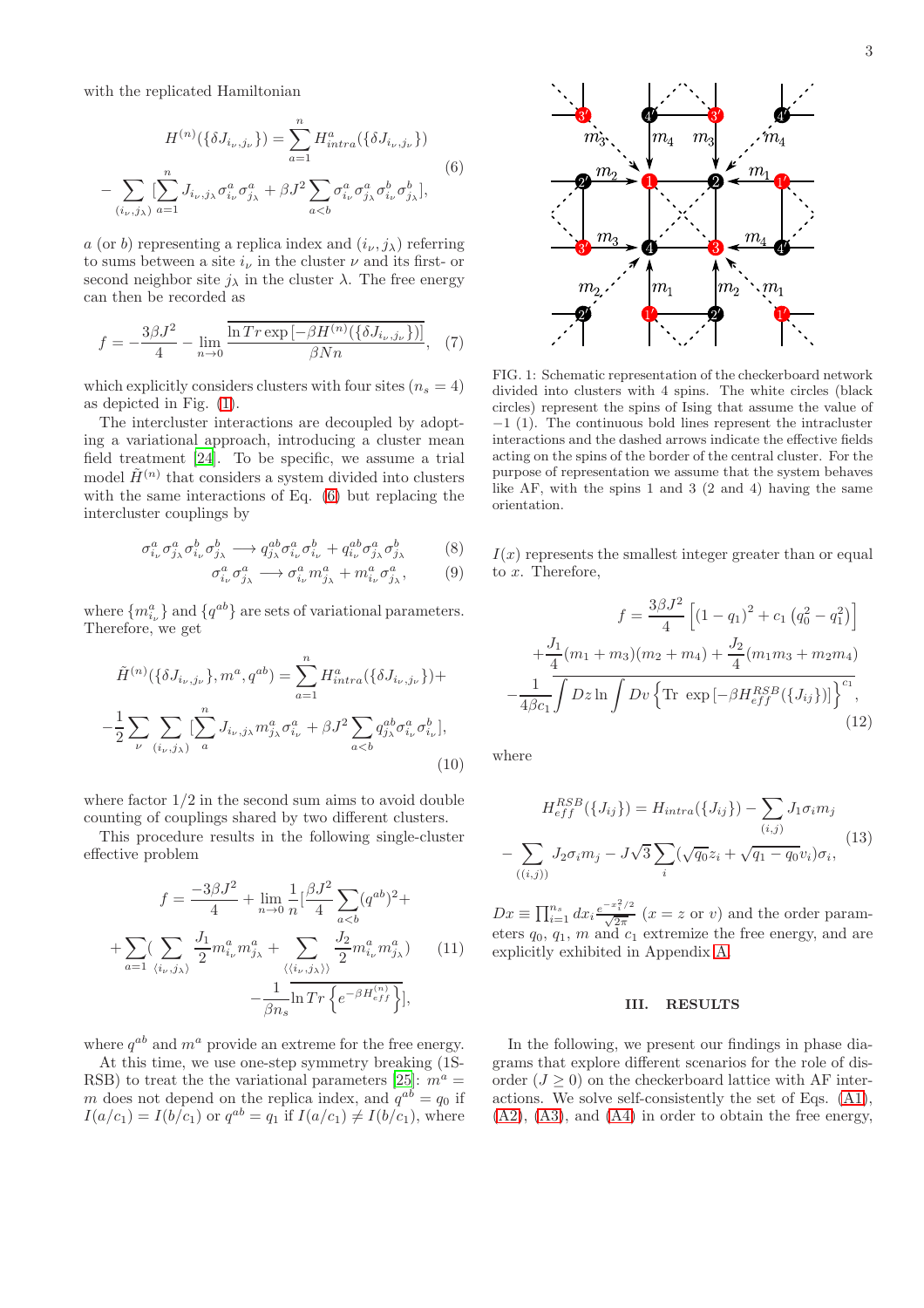

<span id="page-3-0"></span>FIG. 2: Phase diagrams  $T/|J_1|$  versus  $J_2/J_1$  for different disorder intensities  $J/|J_1|$ : 0.0, 0.5, and 1.0 (panels (a), (b), and (c), respectively).

given by Eq. [\(12\)](#page-2-3). The SG phase occurs for RSB order parameter  $\delta = q_1 - q_0 > 0$  with zero local magnetizations. The AF and SAF orders are characterized by RS solution  $(\delta = 0)$  with  $m_{AF} = |m_1 - m_2 + m_3 - m_4|/4 > 0$  (fol-lowing Fig. [1](#page-2-1) site numbers) and  $m_{SAF} = (|m_1 - m_3| +$  $|m_2 - m_4|/4 > 0$ , respectively. We also find a mixed phase, in which the RSB occurs with a finite staggered magnetization  $m_{AF}$  (AF RSB) or  $m_{SAF}$  (SAF RSB).

Figure [2\(](#page-3-0)a) shows the temperature versus frustration parameter  $J_2/J_1$  phase diagram for  $J = 0$ . In this clean limit, an increase in  $J_2$  enhances the AF ground-state energy per spin, which is given by  $u_{AF} = -2J_1 + J_2$ . For  $J_2/J_1 = 1$ , the system can be found in any state in which the sum of magnetic moments within the squares with crossing interactions is zero [\[26](#page-6-17), [27\]](#page-6-18). For  $J_2/J_1 > 1$ , the degeneracy is reduced, but the system can be found in any state composed of antiferromagnetic  $J_2$  diagonal chains. In this case, different ground states can be achieved by flipping magnetic moments within  $J_2$  diagonals [\[19\]](#page-6-9). Therefore, the second neighbour couplings are fully satisfied while only half the first-neighbour couplings are satisfied. Within our CMF calculations, the ground-state degeneracy is broken and we consider one of the many possible ground states, which is shown in the right-hand inset of Fig. [2\(](#page-3-0)a). This phase, hereafter called superantiferromagnetic (SAF), has a ground-state energy  $u_{SAF} = -J_2$  and is present even when thermal fluctuations take place. Therefore, in our CMF phase diagram, the system exhibits a zero-temperature phase transition at  $J_2/J_1 = 1$ , as expected. In addition, first order phase transitions between AF and SAF phases take place at finite temperatures. Moreover, the thermal fluctuations can drive second-order phase transitions between the low temperature phases and the PM state. It is worth to note that the critical temperatures of these order-disorder transitions are reduced when  $J_2/J_1 \rightarrow 1$ , which indicates the onset of stronger frustration effects as this limit case is approached from  $J_2/J_1 = 0$  or  $J_2/J_1 \rightarrow \infty$ . These findings indicate that  $J_2/J_1 = 1$  corresponds to the maximum of frustration introduced by the competing couplings  $J_1$  and  $J_2$ . Therefore, our CMF calculations are able to incorporate important frustration effects of the model.

Quenched disorder brings an additional source of frustration in the checkerboard lattice. In addition to the competing couplings  $(J_1 \text{ and } J_2)$ , a finite J introduces randomness in the interactions, causing random deviations in the AF couplings, which can drive relevant changes in the coupling-temperature phase diagram of the model. In Fig. [2\(](#page-3-0)b), we present the phase diagram for  $J/|J_1| = 0.5$ . In this weakly disordered case, the onset of mixed phases, in which long-range orders coexist with RSB, is found at low temperatures. More importantly, the mixed phase is only found near  $J_2/J_1 = 1$ , being absent for  $J_2/J_1 = 0$  and  $J_2/J_1 = 2$ . Furthermore, the transition temperature to the RSB solution increases toward  $J_2/J_1 \rightarrow 1$ . Therefore, our findings support that a weak quenched disorder favors a RSB phase in the scenario introduced by the competitive couplings  $J_1$  and  $J_2$ near the frustration maximum. In addition, when the quenched disorder enhances, the SG phase is found and becomes dominant around  $J_2/J_1 = 1$ , as depicted in Fig. [2\(](#page-3-0)c). The freezing temperature turns almost independent of  $J_2/J_1$ , with the AF and SAF orders only appearing far from  $J_2/J_1 = 1$ , being separated by the mixed and SG phases. It reinforces that the RSB solution grows from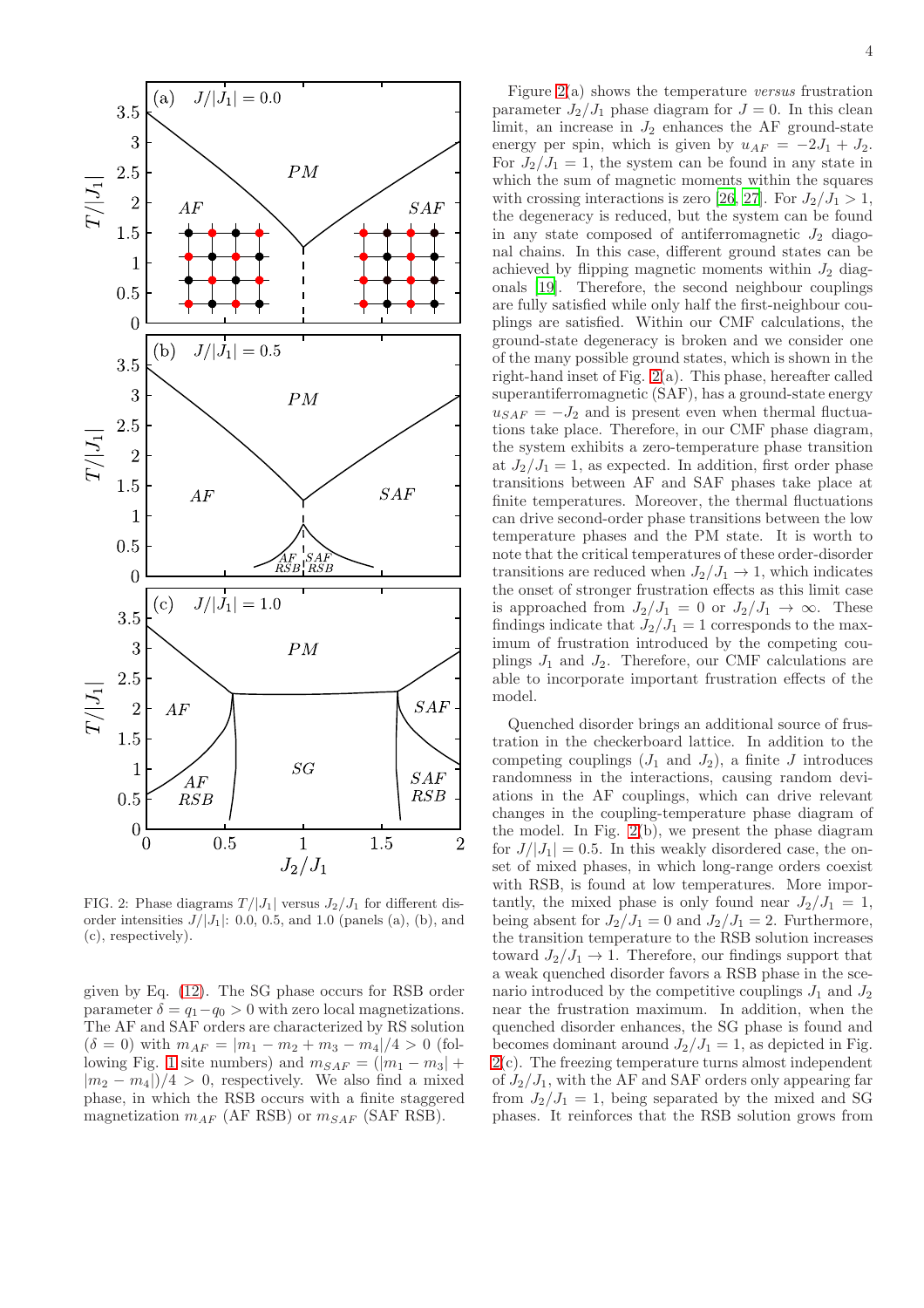

<span id="page-4-0"></span>FIG. 3: Phase diagrams of temperature as a function of quenched disorder for different levels of frustration: (a)  $J_2/J_1 = 0.0$ , (b) 1.0, and (c) 2.0.

the strong-competitive region as the disorder increases.

Remarkably, the structure of the phase diagram shown in Fig.  $2(c)$  resembles the temperature versus x phase diagrams obtained for  $Fe_xMn_{1-x}TiO_3$  (see Fig. 10 in Ref. [16]). In this Ising system, antiferromagnetic long-range orders take place for  $x \approx 0$  and  $x \approx 1$ . However, within the hexagonal planes formed by iron and manganese ions, the interactions between Fe ions are ferromagnetic while the interactions between Mn ions are antiferromagnetic. Therefore, at intermediary concentrations, a competitive scenario driven by the exchange interactions takes place. As a consequence, a spin-glass state is found at  $x = 0.5$ [16, [18,](#page-6-8) 28, [29\]](#page-6-19). In addition, this SG state is separated from the AF orders by two reentrant mixed phases, in which signatures of both spin-glass freezing and AF longrange orders can be spotted. Therefore, not only the structure of the  $T - x$  phase diagram, but also the content of the magnetic phases found in  $Fe_xMn_{1-x}TiO_3$ , resemble the ones found for the  $T - J_2/J_1$  phase diagram of the disordered checkerboard lattice. It is worth noting that the competing interactions and the lattice in the present model are notably different of the competing magnetic couplings and crystalline structure found in Fe<sub>x</sub>Mn<sub>1−x</sub>TiO<sub>3</sub>. However, the coupling ratio  $(J_2/J_1)$ allows us to tune the degree of competition between interactions and, therefore, plays a similar role as the iron concentration in  $Fe_xMn_{1-x}TiO_3$ . Therefore, our model is able to incorporate relevant ingredients in spin glasses with competing interactions.

In Fig. [3,](#page-4-0) we present the temperature  $(T/|J_1|)$  versus disorder  $(J/|J_1|)$  phase diagrams at different levels of frustration  $(J_2/J_1)$ . At low levels of disorder, the increase in J reduces the ordering temperature of the conventional long-range orders (AF and SAF). It is worth to note that this finding is in accordance with the experimental results for several disordered magnetic materials. Therefore, the theoretical framework provides an improvement over the canonical mean-field calculations for the Edwards-Anderson model. Figure [3\(](#page-4-0)c) exhibits an analogous case for  $J_2/J_1 = 2$ , where the SAF order appears at low disorder levels with the SG dominating the phase diagram only at strong disorder intensities  $(J/|J_1| > 1.3)$ . To summarize, if frustration is entirely from disorder, the nontrivial RSB solution comes out only at higher disorder levels. On the other hand, Fig. [3\(](#page-4-0)b) shows the SG phase occurring at lower levels of disorder at  $J_2/J_1 = 1$ . In this case, the AF order is the stable one for infinitesimal disorders, but the RSB solution occurs for small values of J. By comparing the phase diagrams of Fig. [3,](#page-4-0) it becomes clear that the SG phase can appear at lower levels of disorder when frustration is maximum. It means that the SG phase is favored against the AF (or SAF) order at lower disorder intensities when the AF competing interactions also introduce frustration.

In order to discuss the occurrence of the RSB solution at lower levels of disorder, we present the free-energy as a function of the frustration in Fig. [4.](#page-5-6) The thick lines present results for the clean limit  $(J = 0)$ , in which the free-energy of the ordered phase (AF or SAF) becomes higher when frustration is increased  $(J_2/J_1 \rightarrow 1)$ . It means that the frustration leads to a high free-energy ordered phase. In addition, there is a sharp discontinuity at the AF/SAF phase transition. When quenched disorder is introduced, the system free-energy decreases significantly near the frustration maximum (see thin lines of Fig. [4](#page-5-6) for  $J/|J_1| = 0.50$ . Therefore, the instability taking place for  $J_2/J_1 \rightarrow 1$  creates conditions that favor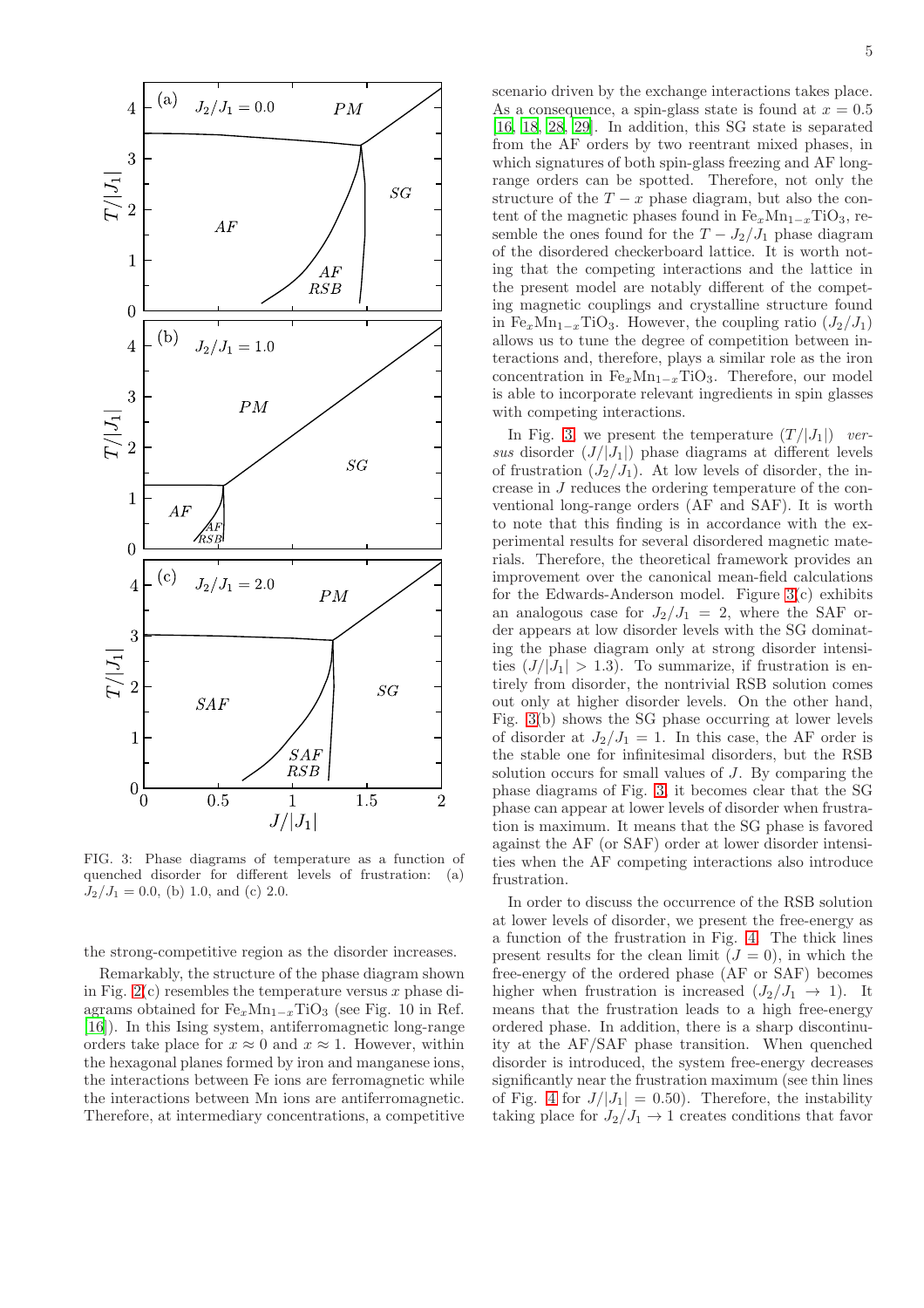

<span id="page-5-6"></span>FIG. 4: Free energy as a function of frustration parameter for constant temperatures,  $T/|J_1| = 1.00$  and 0.10, and different disorder intensities:  $J/|J_1| = 0.0$  (thick line) and 0.5 (thin line) . The dashed line denotes 1s-RSB solution when  $T/|J_1| = 0.10$  with  $J/|J_1| = 0.50$ . The inset exhibits the entropy behavior for  $T/|J_1| = 1.00$  and the two intensities of disorder  $(J/|J_1| = 0.0$  and 0.5).

the emergence of states related to the quenched disorder such as the mixed phase. Furthermore, the discontinuity at the transition between the mixed phases AF-RSB and SAF-RSB is smooth as compared to the AF/SAF transition (without disorder). The inset brings the entropy behavior for a constant temperature  $(T/|J_1| = 1.0)$  in the AF and SAF phases. The entropy reaches its maximum value at the maximum frustration range, with a further increasing in the presence of quenched disorder (thin line). This entropy increasing can also destabilize the "pure" AF (or SAF) order (RS stable solution), helping the mixed phase (RSB solution) to be found at lower disordered strengths in the presence of frustration. It suggests that, at low enough temperatures, RSB takes place within the highly entropic ordered phase, driving an entropy release.

#### <span id="page-5-0"></span>IV. CONCLUSION

We study the effect of quenched disorder in the antiferromagnetic Ising spin model on the checkerboard lattice. The problem is dealt with a replica-cluster mean-field formalism, leading to an effective cluster model which is solved exactly with 1s-RSB. In this model, first  $(J_1)$ and second-neighbor  $(J_2)$  AF interactions can lead to a competing situation that can also be affected by random deviations coming from disorder J. In this way, we can assess the interplay between frustration coming from different sources (the AF competing interactions and the quenched disorder) on the glassy behavior.

In the clean disorder limit  $J = 0$ , we obtain AF and SAF ground state orders with a discontinuous transition between them at  $J_2/J_1 = 1$ , where frustration is maximum. The thermal fluctuations lead to continuous transitions to a PM phase at the Neel temperature, which reaches its minimum value at  $J_2/J_1 \approx 1$ . It means that frustration is against conventional orders, destabilizing the antiferromagnetism and helping the PM phase to appear at lower temperatures. In other words, the free energy of ordered phases increases as  $J_2/J_1 \rightarrow 1$ . For strong disordered regimes, the SG RSB solution replaces the antiferromagnetic phases, dominating the phase diagram. However, an interesting phenomenon occurs in small disorder intensities when the competitive scenario is enhanced. In this frustrated regime, the RSB solution appears as a mixed phase. It means that in this competitive scenario RSB takes place even at low levels of disorder.

To conclude, magnetic systems with competing interactions can present a stronger sensitivity to disorder, which can favor a spin-glass phase in between two competing long-range orders. We also suggest that even when frustration is not strong enough to avoid an ordered phase, it can still favor the onset of a glassy phase at low levels of disorder. This phase can occur as a reentrant mixed spin-glass phase or a canonical spin-glass, depending on the subtle balance of disorder and frustration of the particular system.

## <span id="page-5-1"></span>Appendix A: Order Parameters

By extremizing the free energy given by Eq. [\(12\)](#page-2-3), we obtain the following set of equations for the order parameters:

<span id="page-5-2"></span>
$$
m_k = \overline{\int Dz \left( \frac{\int Dv[Z_{eff}(J_{ij})]^{c_1-1} \langle \sigma_k \rangle_{Z_{eff}}}{\int Dv[Z_{eff}(J_{ij})]^{c_1}} \right)^{J_{ij}}}, \quad \text{(A1)}
$$
\n
$$
q_0 = \frac{1}{4} \sum_{k=1}^4 \overline{\int Dz \left( \frac{\int Dv[Z_{eff}(J_{ij})]^{c_1-1} \langle \sigma_k \rangle_{Z_{eff}}}{\int Dv[Z_{eff}(J_{ij})]^{c_1}} \right)^{2J_{ij}}}, \quad \text{(A2)}
$$

<span id="page-5-4"></span><span id="page-5-3"></span>
$$
q_1 = \frac{1}{4} \sum_{k=1}^{4} \overline{\int Dz \frac{\int Dv[Z_{eff}(J_{ij})]^{c_1 - 2} \langle \sigma_k \rangle_{Z_{eff}}^2}{\int Dv[Z_{eff}(J_{ij})]^{c_1}}^{J_{ij}}, \quad (A3)
$$

and

<span id="page-5-5"></span>
$$
3(J\beta)^2(q_1^2 - q_0^2) + \frac{1}{c_1^2} \int Dz \ln \int Dv[Z_{eff}(J_{ij})]^{c_1} J_{ij}
$$

$$
- \frac{1}{c_1} \frac{\int Dv[Z_{eff}(J_{ij})]^{c_1} \ln Z_{eff}(J_{ij})}{\int Dv[Z_{eff}(J_{ij})]^{c_1}} = 0
$$
(A4)

with  $k = 1 \cdots 4$ ,  $Z_{eff}(J_{ij}) = \text{Tr} \exp(-\beta H_{eff}(J_{ij}))$  and  $\langle \sigma_k \rangle_{Z_{eff}} = \text{Tr} \; \sigma_k \exp(-\beta H_{eff}(J_{ij}))$ , with  $H_{eff}(J_{ij})$  defined in Eq.  $(13)$ .